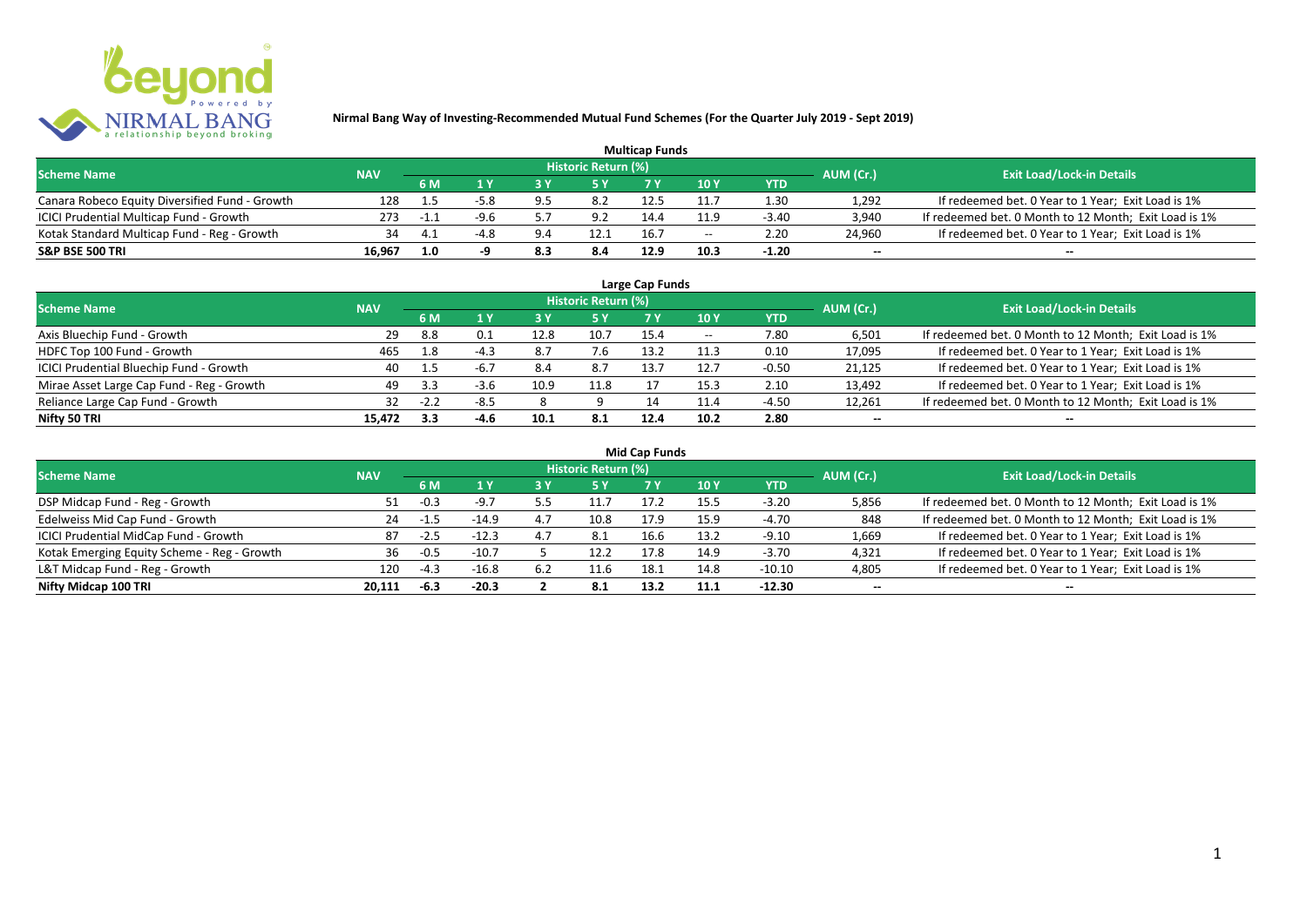

| Large & Midcap                                   |            |        |         |     |                     |      |      |         |           |                                                    |  |  |
|--------------------------------------------------|------------|--------|---------|-----|---------------------|------|------|---------|-----------|----------------------------------------------------|--|--|
| <b>Scheme Name</b>                               | <b>NAV</b> |        |         |     | Historic Return (%) |      |      |         | AUM (Cr.) | <b>Exit Load/Lock-in Details</b>                   |  |  |
|                                                  |            | 6 M    |         |     |                     |      | 10Y  | YTD     |           |                                                    |  |  |
| Canara Robeco Emerging Equities - Growth         | 86         | $-1.9$ |         | 7.8 | 13.3                | 20.4 | 18.4 | $-3.10$ | 4.640     | If redeemed bet. 0 Year to 1 Year; Exit Load is 1% |  |  |
| Invesco India Growth Opportunities Fund - Growth |            |        | -8.1    |     | 10.7                | 15.1 |      | 0.20    | 1,560     | If redeemed bet. 0 Year to 1 Year; Exit Load is 1% |  |  |
| NIFTY Large Midcap 250 TRI                       | 6.694      | $-1.0$ | $-12.1$ |     | 9.7                 | 14.6 |      | -4.30   | $-$       | $- -$                                              |  |  |

|                                  |            |      |      |                     | <b>Focused Funds</b> |       |            |                          |                                                       |
|----------------------------------|------------|------|------|---------------------|----------------------|-------|------------|--------------------------|-------------------------------------------------------|
| <b>Scheme Name</b>               | <b>NAV</b> |      |      | Historic Return (%) |                      |       |            | AUM (Cr.)                | <b>Exit Load/Lock-in Details</b>                      |
|                                  |            | 6 M  |      | <b>EV</b>           |                      | 10 Y  | <b>YTD</b> |                          |                                                       |
| Axis Focused 25 Fund - Growth    | 28         | -6.7 |      | 12.5                | 15.3                 | $- -$ | 2.40       | 7.785                    | If redeemed bet. 0 Month to 12 Month; Exit Load is 1% |
| SBI Focused Equity Fund - Growth | 136        | 4.8  | -3.4 | 11.5                | 15.b                 |       | 2.50       | 4,984                    | If redeemed bet. 0 Year to 1 Year; Exit Load is 1%    |
| S&P BSE 500 TRI                  | 16.967     | 1.0  |      | 8.4                 | 12.9                 | 10.3  | -1.20      | $\overline{\phantom{a}}$ | $- -$                                                 |

|                                                |            |        |         |                     |      | <b>Small Cap Funds</b> |                                       |          |                          |                                                    |
|------------------------------------------------|------------|--------|---------|---------------------|------|------------------------|---------------------------------------|----------|--------------------------|----------------------------------------------------|
| <b>Scheme Name</b>                             | <b>NAV</b> |        |         | Historic Return (%) |      |                        |                                       |          | AUM (Cr.)                | <b>Exit Load/Lock-in Details</b>                   |
|                                                |            | 6 M    |         |                     |      |                        | 10 Y                                  | YTD      |                          |                                                    |
| Franklin India Smaller Companies Fund - Growth | 47         | $-6.2$ | $-19.3$ |                     | 8.4  | 18.7                   |                                       | $-10.60$ | 6,729                    | If redeemed bet. 0 Year to 1 Year; Exit Load is 1% |
| HDFC Small Cap Fund - Growth                   | 38         | $-7.9$ | $-17.2$ |                     |      | 15.5                   |                                       | $-11.60$ | 7,894                    | If redeemed bet. 0 Year to 1 Year; Exit Load is 1% |
| L&T Emerging Businesses Fund - Reg - Growth    | 22         | $-7.8$ | $-20.6$ | 6.9                 | 12.1 | $-$                    | $\hspace{0.05cm}$ – $\hspace{0.05cm}$ | $-13.50$ | 5,611                    | If redeemed bet. 0 Year to 1 Year; Exit Load is 1% |
| Nifty Smallcap 100 TRI                         | 6.645      | -7.9   | $-27.8$ | $-2.7$              | 2.7  | <b>91</b>              |                                       | -15.20   | $\overline{\phantom{a}}$ | $-$                                                |

|                                               |            |        |         |                     |       |           | ELSS Schemes (Tax Saving u/s 80-C)    |            |                          |                                  |
|-----------------------------------------------|------------|--------|---------|---------------------|-------|-----------|---------------------------------------|------------|--------------------------|----------------------------------|
| <b>Scheme Name</b>                            | <b>NAV</b> |        |         | Historic Return (%) |       |           |                                       |            | AUM (Cr.)                | <b>Exit Load/Lock-in Details</b> |
|                                               |            | 6 M    | 4 V     | 3 Y                 | 75 Y  | <b>7Y</b> | <b>10 Y</b>                           | <b>YTD</b> |                          |                                  |
| Aditya Birla Sun Life Tax Relief 96 - Growth  | 29         | $-4.2$ | $-14.4$ | 6.8                 | 10.7  | 15.8      | 11.9                                  | $-7.00$    | 8,416                    | Nil                              |
| Axis Long Term Equity Fund - Growth           | 44         | 6.7    | $-4.6$  | 10.4                | 11.9  | 18.8      | $\hspace{0.05cm}$ – $\hspace{0.05cm}$ | 3.00       | 18,953                   | Nil                              |
| IDFC Tax Advantage (ELSS) Fund - Reg - Growth |            | -2.1   | $-13.6$ | 6.9                 | 9.2   | 14.8      |                                       | $-6.10$    | 1,902                    | Nil                              |
| Invesco India Tax Plan - Growth               | 49         | 2.3    | $-9.9$  |                     | 10.2  | 15.7      |                                       | $-0.70$    | 837                      | Nil                              |
| Mirae Asset Tax Saver Fund - Reg - Growth     |            | 4.2    |         | 13.5                | $- -$ | $- -$     | $- -$                                 | 2.40       | 2,208                    | Nil                              |
| S&P BSE 200 TRI                               | 5,504      | 1.8    | $-7.5$  |                     | 8.7   | 13.1      | 10.5                                  | $-0.10$    | $\overline{\phantom{a}}$ | $\overline{\phantom{a}}$         |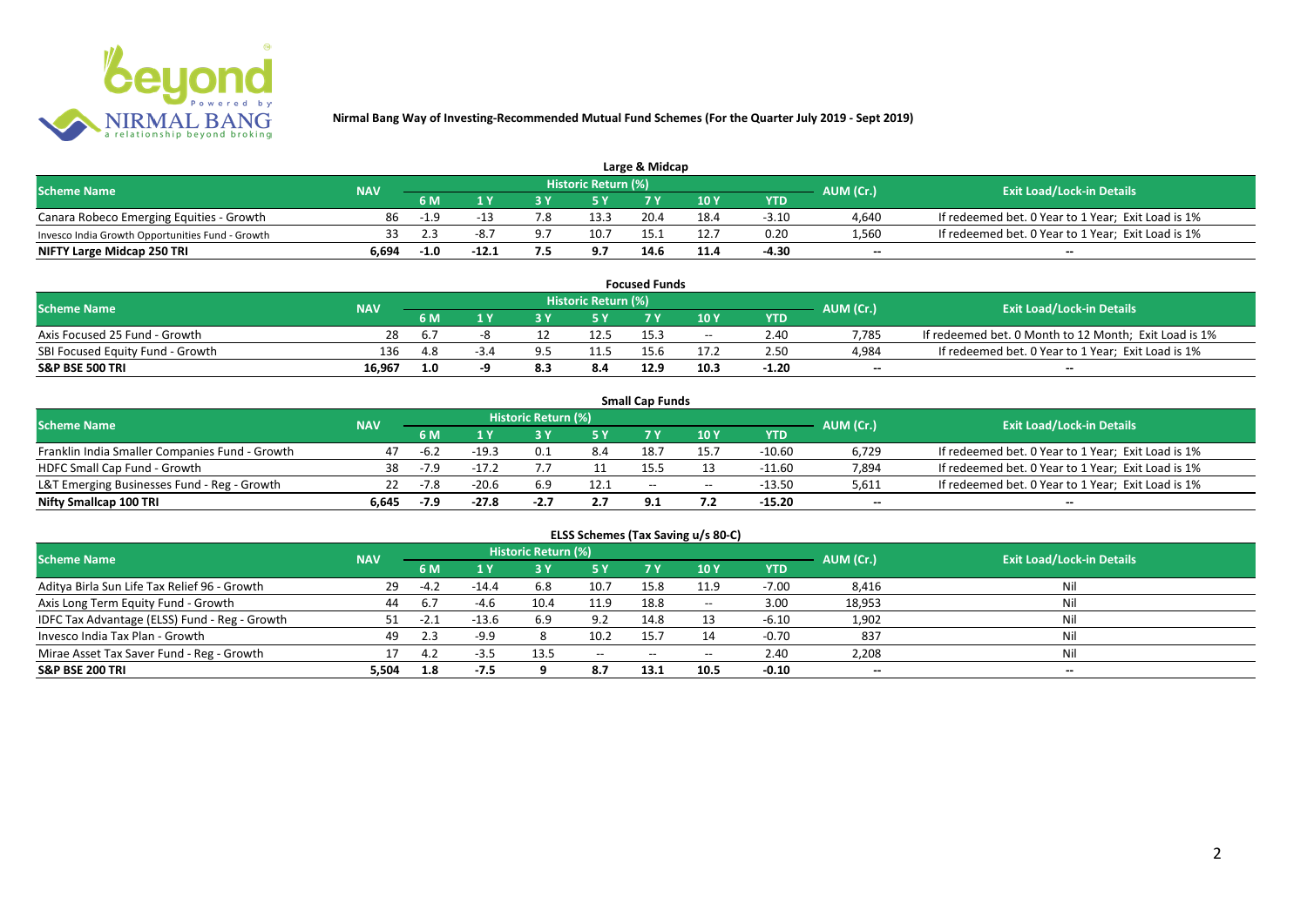

| <b>Contra/Value Fund</b>                  |            |        |         |                     |      |      |      |         |           |                                                    |  |  |
|-------------------------------------------|------------|--------|---------|---------------------|------|------|------|---------|-----------|----------------------------------------------------|--|--|
| <b>Scheme Name</b>                        | <b>NAV</b> |        |         | Historic Return (%) |      |      |      |         | AUM (Cr.) | <b>Exit Load/Lock-in Details</b>                   |  |  |
|                                           |            | 6 M    |         |                     |      |      | 10Y  | YTD     |           |                                                    |  |  |
| Kotak India EQ Contra Fund - Reg - Growth |            |        | -h.h    | 10.6                | 9.7  | 13.7 |      | 1.10    | 811       | If redeemed bet. 0 Year to 1 Year; Exit Load is 1% |  |  |
| Invesco India Contra Fund - Growth        | 45         | $-0.3$ | $-1$    |                     | 11.2 | 16.8 | 13.2 | $-3.60$ | 3.880     | If redeemed bet. 0 Year to 1 Year; Exit Load is 1% |  |  |
| UTI Value Opportunities Fund - Growth     | 58         | 0.4    | $-10.1$ |                     |      | 10.4 | 10.7 | $-1.60$ | 4,211     | If redeemed bet. 0 Year to 1 Year; Exit Load is 1% |  |  |
| <b>S&amp;P BSE 500 TRI</b>                | 16.967     | 1.0    |         |                     | 8.4  | 12.9 | 10.3 | $-1.20$ | $\sim$    | $\qquad \qquad$                                    |  |  |

|                                                                           |            |        |         |                     |           | Sector/Thematic |                   |            |                          |                                                    |
|---------------------------------------------------------------------------|------------|--------|---------|---------------------|-----------|-----------------|-------------------|------------|--------------------------|----------------------------------------------------|
| <b>Scheme Name</b>                                                        | <b>NAV</b> |        |         | Historic Return (%) |           |                 |                   |            | AUM (Cr.)                | <b>Exit Load/Lock-in Details</b>                   |
|                                                                           |            | 6 M    | 1 Y     |                     | <b>5Y</b> | <b>7Y</b>       | 10Y               | <b>YTD</b> |                          |                                                    |
| Canara Robeco Consumer Trends Fund - Reg - Growth                         | 38         | 2.3    | $-7.6$  | 9.5                 | 12.7      | 16.1            | $- -$             | $-0.10$    | 319                      | If redeemed bet. 0 Year to 1 Year; Exit Load is 1% |
| Mirae Asset Great Consumer Fund - Growth                                  | 33         | 0.1    | -8      | 11.2                | 11.6      | 15.8            | $\hspace{0.05cm}$ | $-4.20$    | 766                      | If redeemed bet. 0 Year to 1 Year; Exit Load is 1% |
| ICICI Prudential Technology Fund - Growth                                 | 60         | $-0.8$ | $-0.7$  | 15.7                | 10.1      | 18              | 17.7              | 5.40       | 441                      | If redeemed bet. 0 Day to 15 Day; Exit Load is 1%  |
| Reliance Pharma Fund - Growth                                             | 138        | $-7.6$ | $-13$   | $-1.1$              | 4.6       | 11.7            | 15.6              | $-8.10$    | 2,344                    | If redeemed bet. 0 Year to 1 Year; Exit Load is 1% |
| ICICI Prudential Banking and Financial Services Fund -<br>Retail - Growth | 61         | 4.5    | $-4.3$  | 11.1                | 14.3      | 19.2            | 17                | $-0.10$    | 3.185                    | If redeemed bet. 0 Day to 15 Day; Exit Load is 1%  |
| Reliance Banking Fund - Growth                                            | 257        | 2.0    | $-11.1$ | 9.3                 | 11.2      | 15.7            | 15                | $-3.20$    | 2,924                    | If redeemed bet. 0 Year to 1 Year; Exit Load is 1% |
| <b>S&amp;P BSE 500 TRI</b>                                                | 16.967     | 1.0    | -9      | 8.3                 | 8.4       | 12.9            | 10.3              | $-1.20$    | $\overline{\phantom{a}}$ | $- -$                                              |

|                                                  |            |      |        |                            |                          |                                       | <b>Dynamic Asset Allocation Funds</b> |            |                          |                                                         |
|--------------------------------------------------|------------|------|--------|----------------------------|--------------------------|---------------------------------------|---------------------------------------|------------|--------------------------|---------------------------------------------------------|
| Scheme Name                                      | <b>NAV</b> |      |        | <b>Historic Return (%)</b> |                          |                                       |                                       |            | AUM (Cr.)                | <b>Exit Load/Lock-in Details</b>                        |
|                                                  |            | 6 M  | 1 Y    | 73 V.                      | 5 Y                      |                                       | 10Y                                   | <b>YTD</b> |                          |                                                         |
| ICICI Prudential Balanced Advantage Fund - Reg - | 35         |      |        |                            |                          |                                       |                                       | 2.60       |                          |                                                         |
| Growth                                           |            | 3.6  | 2.8    | 7.4                        | 8.7                      | 12.8                                  | 12.1                                  |            | 27.798                   | If redeemed bet. 0 Year to 1 Year; Exit Load is 1%      |
| Invesco India Dynamic Equity Fund - Growth       | 29         | -4.1 | -3.5   | 7.3                        | 8.2                      | 12.8                                  | ┸┸╍┺                                  | 3.50       | 924                      | If redeemed bet. 0 Month to 3 Month; Exit Load is 0.25% |
| Reliance Balanced Advantage Fund - Growth        | 89         | 2.6  | 0.8    | 8.5                        | 8.2                      |                                       | 11.1                                  | 2.50       | 2,195                    | If redeemed bet. 0 Month to 12 Month; Exit Load is 1%   |
| SBI Dynamic Asset Allocation Fund - Reg - Growth |            | 0.7  | $-1.9$ | 6.9                        | $\overline{\phantom{a}}$ | $\hspace{0.05cm}$ – $\hspace{0.05cm}$ | $- -$                                 | 0.80       | 684                      | If redeemed bet. 0 Month to 12 Month; Exit Load is 1%   |
| NIFTY 50 Hybrid Composite Debt 65:35 Index       | 9,841      | 5.1  | 1.5    | 9.6                        | 8.7                      | 11.3                                  | 9.8                                   | 5.00       | $\overline{\phantom{a}}$ | $- -$                                                   |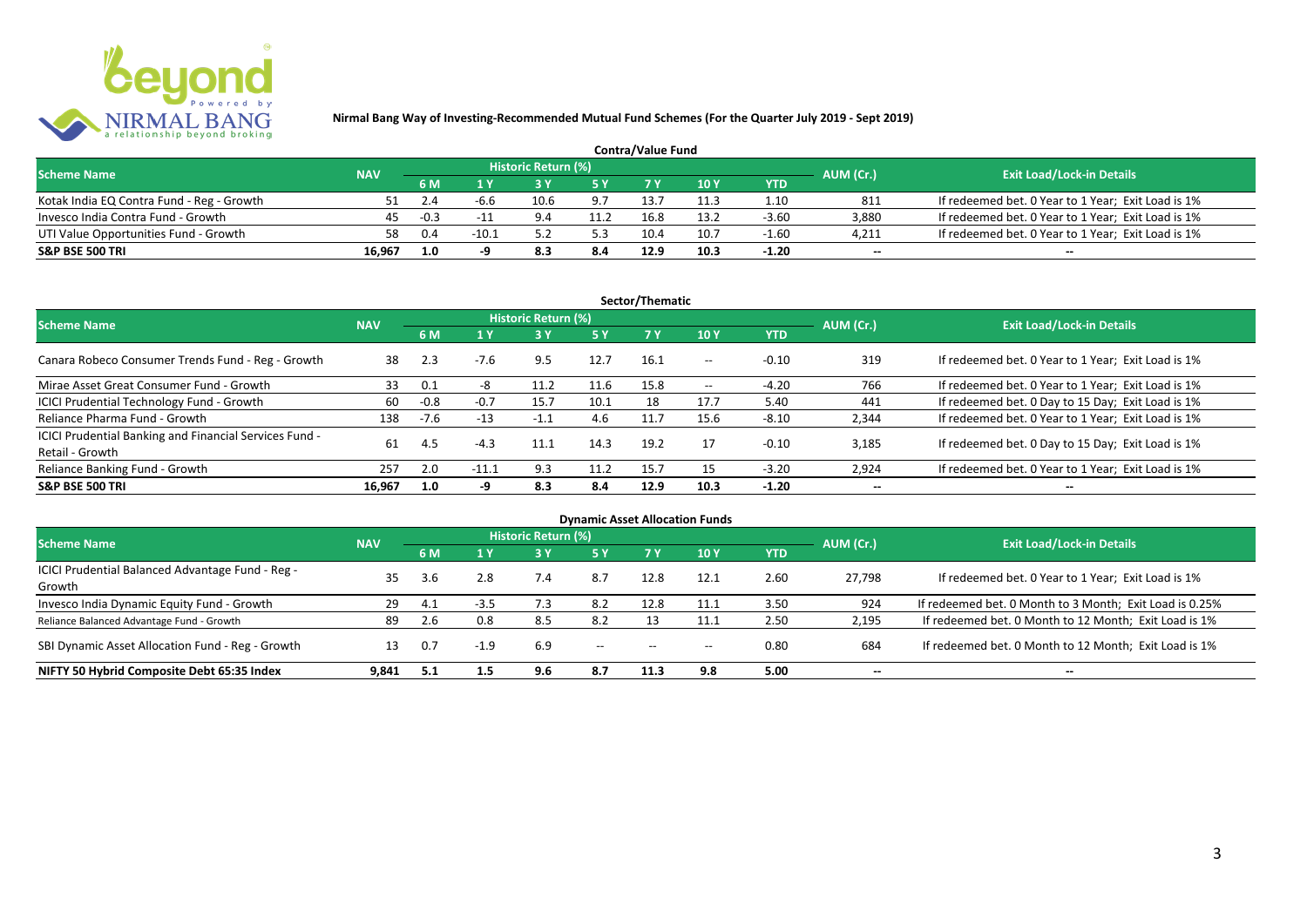

|                                                 |            |     |        |                            |           | <b>Hybrid Aggressive</b> |                          |            |                          |                                                       |
|-------------------------------------------------|------------|-----|--------|----------------------------|-----------|--------------------------|--------------------------|------------|--------------------------|-------------------------------------------------------|
| <b>Scheme Name</b>                              | <b>NAV</b> |     |        | <b>Historic Return (%)</b> |           |                          |                          |            | AUM (Cr.)                | <b>Exit Load/Lock-in Details</b>                      |
|                                                 |            | 6 M | 1 Y    |                            | <b>5Y</b> | 7 Y                      | 10Y                      | <b>YTD</b> |                          |                                                       |
| HDFC Hybrid Equity Fund - Growth                |            | 2.8 | $-2.1$ |                            | 5.2       | 10.7                     | 9.4                      | 1.20       | 21,151                   | If redeemed bet. 0 Year to 1 Year; Exit Load is 1%    |
| ICICI Prudential Equity & Debt Fund - Growth    | 127        |     | $-3.3$ |                            | 9.4       | 14.5                     | 13.5                     | $-0.60$    | 24,313                   | If redeemed bet. 0 Year to 1 Year; Exit Load is 1%    |
| Mirae Asset Hybrid - Equity Fund - Reg - Growth | 14         | 3.9 | $-0.2$ | 9.6                        | $--$      | $- -$                    | $\overline{\phantom{a}}$ | 3.10       | 2,297                    | If redeemed bet. 0 Year to 1 Year; Exit Load is 1%    |
| SBI Equity Hybrid Fund - Growth                 | 134        |     | 1.9    | 8.8                        | 10.4      | 15.                      | 11.9                     | 4.40       | 29,408                   | If redeemed bet. 0 Month to 12 Month; Exit Load is 1% |
| Canara Robeco Equity Hybrid Fund - Growth       | 154        | 2.8 | $-1.8$ | '.9                        | 9.7       | 13.2                     | 12.2                     | 2.60       | 2,298                    | If redeemed bet. 0 Year to 1 Year; Exit Load is 1%    |
| NIFTY 50 Hybrid Composite Debt 65:35 Index      | 9.841      | 5.1 | 1.5    | 9.6                        | 8.7       | 11.3                     | 9.8                      | 5.00       | $\overline{\phantom{a}}$ | $\overline{\phantom{a}}$                              |

|                                            |            |     |     |                            |     | <b>Arbitrage Fund</b> |     |            |           |                                                         |
|--------------------------------------------|------------|-----|-----|----------------------------|-----|-----------------------|-----|------------|-----------|---------------------------------------------------------|
| <b>Scheme Name</b>                         | <b>NAV</b> |     |     | <b>Historic Return (%)</b> |     |                       |     |            | AUM (Cr.) | <b>Exit Load/Lock-in Details</b>                        |
|                                            |            | 1 M |     | 6 M                        |     |                       |     | <b>YTD</b> |           |                                                         |
| IDFC Arbitrage Fund - Reg - Growth         | 24         |     |     |                            | 6.9 |                       |     | 6.90       | 7.382     | If redeemed bet. 0 Month to 1 Month; Exit Load is 0.25% |
| Kotak Equity Arbitrage Fund - Reg - Growth |            | 5.8 | 6.8 |                            | 6.8 | b.4                   | b.3 | 6.70       | 14,527    | If redeemed bet. 0 Day to 30 Day; Exit Load is 0.25%    |
| Reliance Arbitrage Fund - Growth           | 20         |     |     |                            | 6.9 |                       | 6.4 | 6.80       | 8.904     | If redeemed bet. 0 Month to 1 Month; Exit Load is 0.25% |

|                                          |                          |     |                          |                            |                          | <b>Equity Saver</b> |       |                          |                          |                                                       |
|------------------------------------------|--------------------------|-----|--------------------------|----------------------------|--------------------------|---------------------|-------|--------------------------|--------------------------|-------------------------------------------------------|
| <b>Scheme Name</b>                       | <b>NAV</b>               |     |                          | <b>Historic Return (%)</b> |                          |                     |       |                          | AUM (Cr.)                | <b>Exit Load/Lock-in Details</b>                      |
|                                          |                          | 6 M |                          |                            |                          |                     | 10 Y  | <b>YTD</b>               |                          |                                                       |
| Axis Equity Saver Fund - Reg - Growth    |                          | 4.0 | 0.6                      |                            | $\overline{\phantom{a}}$ | $- -$               | $- -$ | 3.90                     | 753                      | If redeemed bet. 0 Month to 12 Month; Exit Load is 1% |
| HDFC Equity Savings Fund - Growth        | 36                       | 2.3 | 0.9                      |                            | 7.6                      | 8.8                 |       | 2.00                     | 5,138                    | If redeemed bet. 0 Year to 1 Year; Exit Load is 1%    |
| Kotak Equity Savings Fund - Reg - Growth | 14.                      | 2.5 | 1.9                      |                            | $- -$                    | $- -$               | $- -$ | 2.70                     | 2.003                    | If redeemed bet. 0 Year to 1 Year; Exit Load is 1%    |
| CRISIL Hybrid 50+50 - Moderate Index*    | $\overline{\phantom{a}}$ | $-$ | $\overline{\phantom{a}}$ | --                         | $\overline{\phantom{a}}$ | $- -$               | $- -$ | $\overline{\phantom{a}}$ | $\overline{\phantom{a}}$ | $- -$                                                 |

|                                           |            |      |     |                     |      | <b>Liquid Funds</b> |            |                 |           |                                  |
|-------------------------------------------|------------|------|-----|---------------------|------|---------------------|------------|-----------------|-----------|----------------------------------|
| <b>Scheme Name</b>                        | <b>NAV</b> |      |     | Historic Return (%) |      |                     | <b>YTM</b> | Avg             | AUM (Cr.) | <b>Exit Load/Lock-in Details</b> |
|                                           |            | 1 W. | 2 W | 1 M                 | 3 M  | 1Y                  |            | <b>Maturity</b> |           |                                  |
| Axis Liquid Fund - Growth                 | 2,123      | 5.6  |     |                     | 6.6  |                     | 6.01       | 0.09            | 30,115    | Nil                              |
| IDFC Cash Fund - Reg - Growth             | 2,318      | 5.5  |     |                     | 6.3  |                     | 5.89       | 0.07            | 11,025    | Nil                              |
| Kotak Liquid Scheme - Reg - Growth        | 3,876      | 5.5  | 5.6 | 9.د                 | -6.4 |                     | 5.96       | 0.08            | 29,444    | Nil                              |
| Mirae Asset Cash Management Fund - Growth | 2,005      | 5.5  |     |                     | 6.4  |                     | 5.95       | 0.08            | 3,463     | Nil                              |
| <b>CRISIL Liquid Fund Index</b>           | $\sim$     | 5.9  |     | 6.3                 | 6.8  | $- -$               | $- -$      | $- -$           | --        | $- -$                            |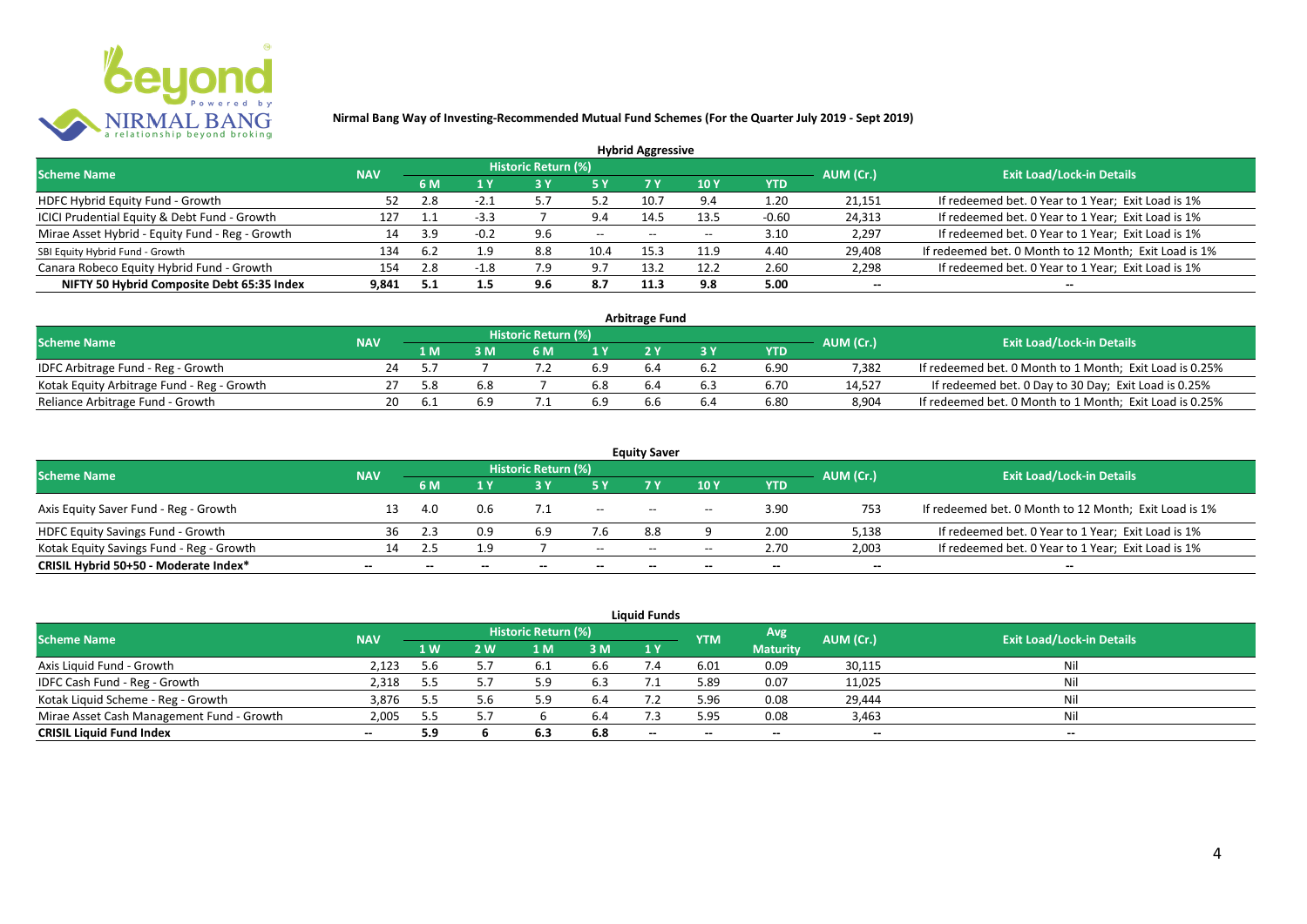

|                                               |            |      |     |                     |     | <b>Ultra Short Fund</b> |            |                 |                          |                                  |
|-----------------------------------------------|------------|------|-----|---------------------|-----|-------------------------|------------|-----------------|--------------------------|----------------------------------|
| <b>Scheme Name</b>                            | <b>NAV</b> |      |     | Historic Return (%) |     |                         | <b>YTM</b> | Avg             | AUM (Cr.)                | <b>Exit Load/Lock-in Details</b> |
|                                               |            | 1 M  | sм  | 6 M                 |     | <b>3 Y</b>              |            | <b>Maturity</b> |                          |                                  |
| HDFC Ultra Short Term Fund - Reg - Growth     |            |      | 8.4 | 8.6                 | $-$ | $- -$                   | 6.82       | 0.52            | 7.440                    | Nil                              |
| IDFC Ultra Short Term Fund - Reg - Growth     | 11         |      | 8.5 | 8.7                 | 8.6 | $- -$                   | 6.61       | 0.47            | 3,258                    | Nil                              |
| SBI Magnum Ultra Short Duration Fund - Growth | 4,285      | -9.1 | 8.5 |                     | 8.6 |                         | 6.94       | 0.46            | 8,447                    | Nil                              |
| <b>NIFTY Ultra Short Duration Debt Index</b>  | 3,911      | 8.3  |     | 8.3                 | 8.5 | 7.6                     | $- -$      | --              | $\overline{\phantom{a}}$ | $\overline{\phantom{a}}$         |

| <b>Money Market Fund</b>                                   |            |     |     |                            |                          |           |            |                 |                          |                                  |  |  |
|------------------------------------------------------------|------------|-----|-----|----------------------------|--------------------------|-----------|------------|-----------------|--------------------------|----------------------------------|--|--|
| <b>Scheme Name</b>                                         | <b>NAV</b> |     |     | <b>Historic Return (%)</b> |                          |           | <b>YTM</b> | Avg             | AUM (Cr.)                | <b>Exit Load/Lock-in Details</b> |  |  |
|                                                            |            | 1 M | 3M  | 6 M                        | 1Y                       | <b>3Y</b> |            | <b>Maturity</b> |                          |                                  |  |  |
| Aditya Birla Sun Life Money Manager Fund - Reg -<br>Growth | 259        | 9.6 |     |                            | 8.8                      | 7.6       | 6.55       | 0.52            | 11,755                   | Nil                              |  |  |
| ICICI Prudential Money Market Fund - Reg - Growth          | 268        | 8.8 | 8.6 | 8.6                        | 8.4                      | 7.4       | 6.39       | 0.39            | 9,064                    | Nil                              |  |  |
| Reliance Money Market Fund - Growth                        | 2,921      | 8.8 | 8.7 | 8.8                        | 8.7                      |           | 6.54       | 0.42            | 3,320                    | Nil                              |  |  |
| UTI Money Market Fund - Reg - Growth                       | 2,172      | 9.1 | 8.6 | 8.7                        | 8.6                      | 7.5       | 6.61       | 0.50            | 6,472                    | Nil                              |  |  |
| <b>CRISIL Liquid Fund Index</b>                            | $- -$      | 6.3 | 6.8 | $\overline{\phantom{a}}$   | $\overline{\phantom{a}}$ | $- -$     | $\!-$      | $\sim$          | $\overline{\phantom{a}}$ | $\overline{\phantom{a}}$         |  |  |

| Short Term Fund                                 |            |      |      |                     |      |     |            |                 |           |                                  |  |  |
|-------------------------------------------------|------------|------|------|---------------------|------|-----|------------|-----------------|-----------|----------------------------------|--|--|
| <b>Scheme Name</b>                              | <b>NAV</b> |      |      | Historic Return (%) |      |     | <b>YTM</b> | Avg             | AUM (Cr.) | <b>Exit Load/Lock-in Details</b> |  |  |
|                                                 |            | 1 M  |      | 6 M                 | 1 V  |     |            | <b>Maturity</b> |           |                                  |  |  |
| HDFC Short Term Debt Fund - Growth              |            | 13.3 | 11.6 | 11.1                | οJ   | ה − |            | 2.59            | 8,173     | Nil                              |  |  |
| IDFC Bond Fund - Short Term Plan - Reg - Growth | 40         | 15.5 |      | 11.5                | 10.5 |     | .25        | 2.15            | 8,258     | Nil                              |  |  |
| Kotak Bond Short Term Plan - Reg - Growth       | 36         | 12.0 | 11.4 | 11.5                | 9.9  |     | 7.69       | 2.75            | 9,355     | Nil                              |  |  |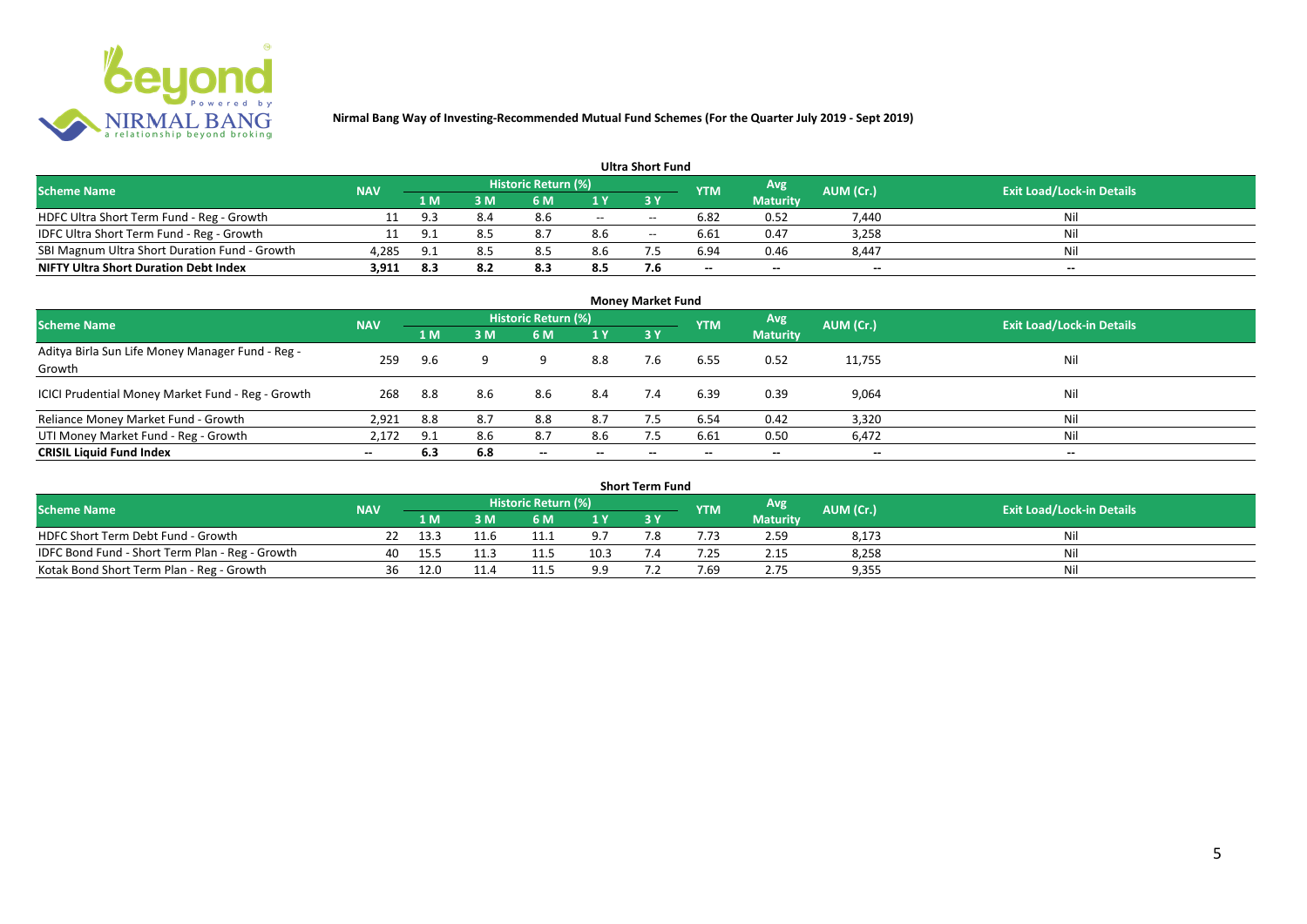

| <b>Low Duration Fund</b>                  |            |      |                |                     |     |  |            |                 |           |                                  |  |  |  |
|-------------------------------------------|------------|------|----------------|---------------------|-----|--|------------|-----------------|-----------|----------------------------------|--|--|--|
| <b>Scheme Name</b>                        | <b>NAV</b> |      |                | Historic Return (%) |     |  | <b>YTM</b> | Avg             | AUM (Cr.) | <b>Exit Load/Lock-in Details</b> |  |  |  |
|                                           |            | 1 M  |                | 6 M.                |     |  |            | <b>Maturity</b> |           |                                  |  |  |  |
| <b>HDFC Low Duration Fund - Growth</b>    |            |      |                | 8.8                 | 8.1 |  |            | 0.96            | 15,491    | Nli                              |  |  |  |
| Canara Robeco Savings Fund - Reg - Growth | 30         | 10.1 | Q <sub>1</sub> |                     | 8.4 |  | 6.8        | 0.80            | 1,049     | Ni                               |  |  |  |
| IDFC Low Duration Fund - Reg - Growth     | 28         | 10.9 | a a            |                     | 8.8 |  | 6.8        | 0.88            | 4.167     | Nli                              |  |  |  |

#### **1 M 3 M 6 M 1 Y 3 Y** NOFC Banking and PSU Debt Fund - Reg - Growth 16 13.7 11.4 12.2 10.2 7.6 8.00 2.71 3,285 Nil<br>
Kotak Banking and PSU Debt Fund - Reg - Growth 44 11.0 13.3 13.2 11.2 8.1 7.3 3.76 2,198 Nil Notak Banking and PSU Debt Fund - Reg - Growth <br>
13.4 13.3 13.2 11.2 8.1 7.3 3.76 2,198 11.9 2,198 Nil<br>
14.4 12.3 7.9 7.29 3.15 7,544 13.4 Nil IDFC Banking & PSU Debt Fund - Reg - Growth 17 18.4 13.4 14.4 12.3 7.9 7.29 3.15 7,544 **Banking & PSU Bond Funds Scheme Name NAV REGISTER AUM (Cr.) AUM (Cr.)** Exit Load/Lock-in Details **Historic Return (%) Maturity**

|                                                     |            |        |      |                     |      | <b>Corporate Bond Funds</b> |            |                 |           |                                  |
|-----------------------------------------------------|------------|--------|------|---------------------|------|-----------------------------|------------|-----------------|-----------|----------------------------------|
| <b>Scheme Name</b>                                  | <b>NAV</b> |        |      | Historic Return (%) |      |                             | <b>YTM</b> | Avg'            | AUM (Cr.) | <b>Exit Load/Lock-in Details</b> |
|                                                     |            | 1 M    | 3 M  | 6 M                 | 1Y   |                             |            | <b>Maturity</b> |           |                                  |
| ICICI Prudential Corporate Bond Fund - Reg - Growth | 20         | - 11.5 | 10.9 | 11.6                | 9.7  | 7.6                         | 7.37       | 2.51            | 7,771     | Nil                              |
| HDFC Corporate Bond Fund - Growth                   |            | 12.6   | 13.3 | 13.6                | 11.2 | -8.1                        | 7.48       | 4.12            | 12,416    | Ni                               |
| Kotak Corporate Bond Fund - Std - Growth            | 2,576      | 13.7   | 10.7 |                     | 9.8  | 8.1                         | 7.46       | 1.58            | 2,334     | Ni                               |